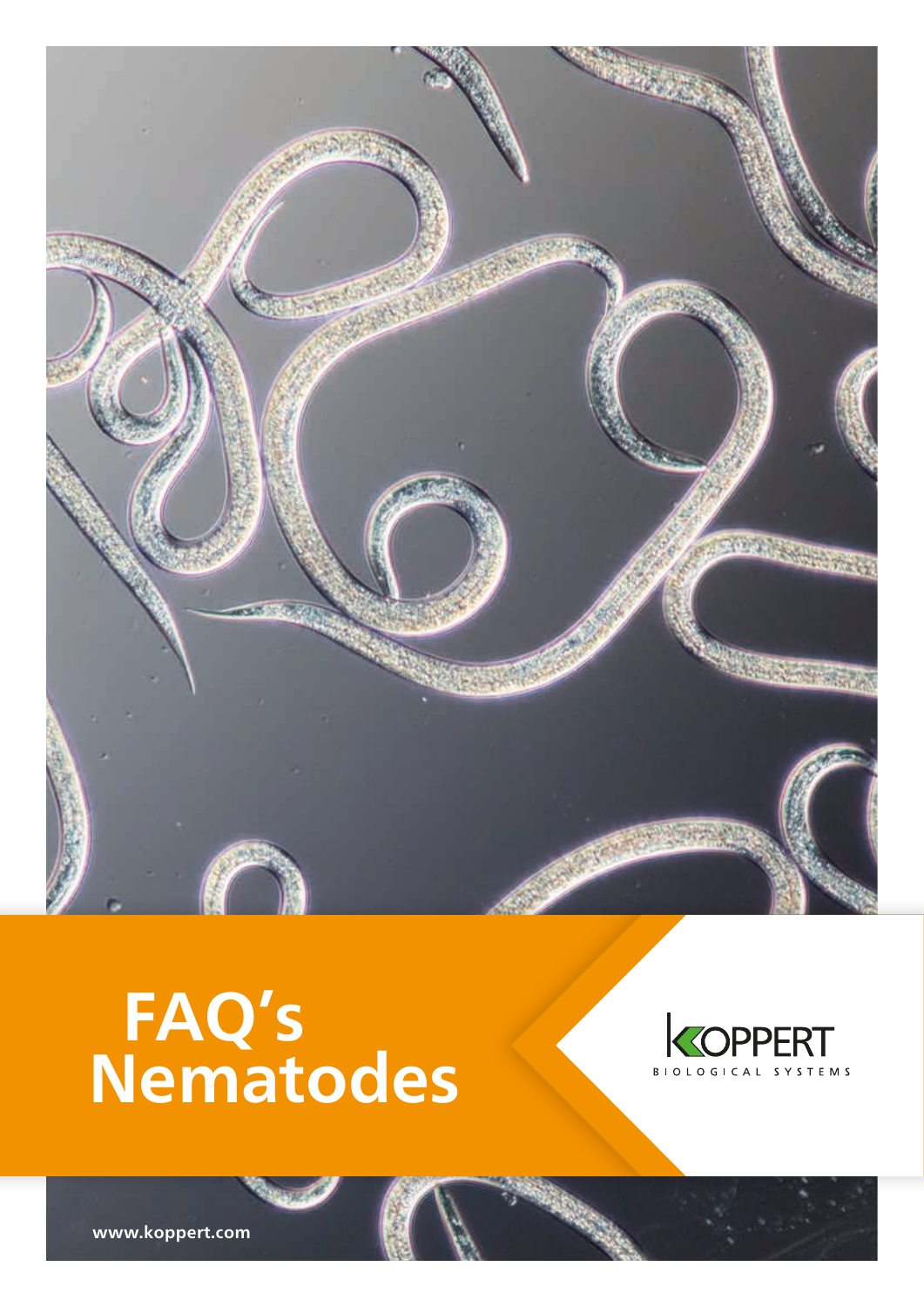#### **What are nematodes?**

Nematodes are microscopically small (0.6 to 1 mm), unsegmented worms that occur naturally in the soil throughout the world.

#### **Example 2** Are there different types of nematodes?

Yes, there are entomopathogenic nematodes (insect parasitic), plant pathogenic nematodes, and saprophytic nematodes. The entomopathogenic nematodes are natural enemies of a lot of insects.

#### **Are all nematode species harmless?**

No. Plant pathogenic nematodes cause harm to plants. However, entomopathogenic nematodes are 100% safe for plants, animals and humans. This is because only insects can be host to this group of nematodes. By far the most nematodes belong to the group of saprophytes. These nematodes are harmless and live of dead organic matter to provide a rich soil life.

#### **How do entomopathogenic nematodes work?**

Nematodes are actively looking for a host or using an ambush strategy to reach their host. Once in contact with a host, they try to penetrate it through a body opening. In the host, the nematodes release a bacterium that can kill the host very quickly. This bacterium also causes the host to be converted into food for the nematodes. This food enables the nematodes to complete their life cycle.

#### **Are there different types of entomopathogenic nematodes?**

Yes. The most common entomopathogenic nematodes belong to the families Heterorhabditis or Steinernema. In addition, there are a number of other families and species, but they are found in much smaller quantities.

#### **Are the released bacteria harmful?**

No. This group of bacteria is only harmful to insects and cannot survive outside an insect or in warm-blooded organisms.

#### **Can entomopathogenic nematodes overwinter (temperate climate)?**

No. Nematodes cannot survive at very low temperatures and certainly not outside a host. Only if the nematode is in the host and the temperature is not too low is there a small chance that the nematodes can overwinter. However, this is never to the extent that enough nematodes are available in spring to be able to have a sufficiently controlling effect.

#### **Do entomopathogenic nematodes work at all stages of the pest insect?**

It depends. Some pests are susceptible to nematode infection in both larval and adult stages, some only during the larval stages (and some only as adults). As a general rule, nematodes have a preference for targeting young larvae, especially in the case of large insects.

#### **Do entomopathogenic nematodes only work as a soil application?**

Most are dedicated to soil pests but for several above ground pests foliar applications show good efficacy, provided the fields/greenhouses offer the optimal temperature and humidity conditions required. For instance, nematodes can be used against palm tree pests, caterpillars, thrips, Nesidiocoris, asparagus beetle, Tuta absoluta and several fruit moths and beetles….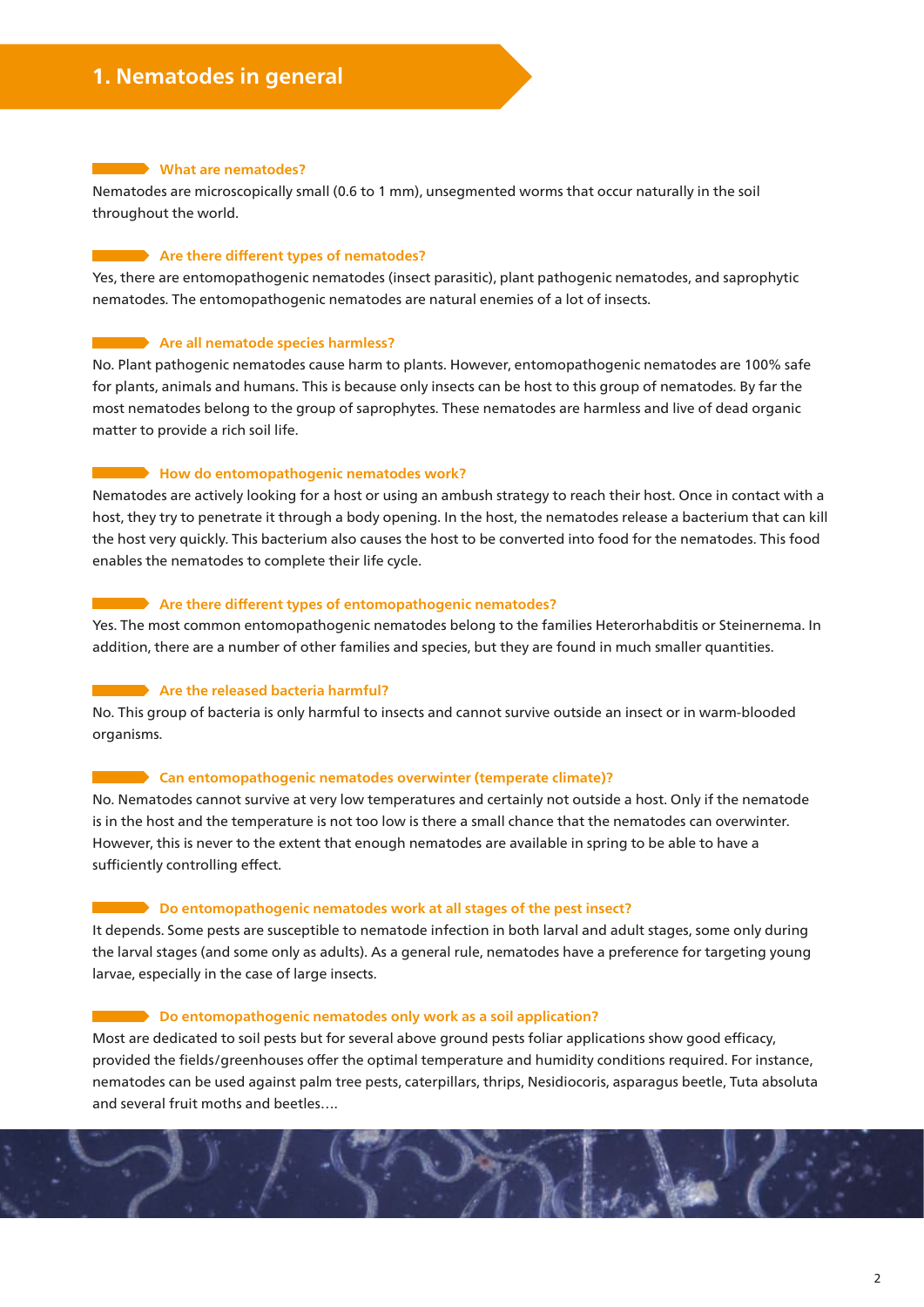## **2.1 Application**

#### **EXECUTE:** Which nematode should I use?

Please contact your advisor for the pest/target lists. This list is not exhaustive as we are routinely running bioassays to discover new targets.

#### **Example 2** How do I apply nematodes?

Nematodes should be applied with water. Once resuspended in water, the nematode suspension can be dispersed using spraying/irrigation systems most commonly used in agriculture and gardens: a watering can, backpack sprayer, Airblast sprayer or others. They can also be dispersed via drip irrigation systems with a preference for high pressure ones. Currently, only our Steinernema feltiae and Steinernema carpocapsae based nematode products can be applied with a Dosatron system. Remove filters if finer than 0.3 mm. If there is any doubt, remove all filters.

#### **What pressure can be on the pump and the spray boom?**

The pressure on the nozzle may not exceed 20 bar (190 psi), with conventional large volume nozzles.

#### **Why should the soil be wet before/after treatment?**

Nematodes are sensitive to drought. When they are introduced into a dry substrate/soil they will die. Also when the soil dries out very quickly after application. In addition, they use moisture in combination with soil particles to move. Dispersion is not possible without a water film.

#### **How long after application should the substrate remain moist?**

As long as the soil is not dry, the nematodes will survive and search for a host. It is therefore important to leave the soil moist for a few weeks after application of nematodes.

#### **Can I apply nematodes to each substrate/soil?**

No. In particular in clean rock wool slab they cannot maintain well and they will flush with the drain. (Pot) soil, on the other hand and if not too dry, is always good.

Heavy clay soil are also not optimum for nematodes. In this case, repeated applications is needed.

#### **What are the optimal conditions for foliar applications?**

Nematodes can also be used against several foliar pests (f.e. caterpillars, thrips). Their efficacy will be strictly connected to survival time on the leaves. To ensure the best results, we therefore recommend to use the nematodes when:

- Relative humidity is high (>75%); early mornings or evenings
- Solar radiation is low; early mornings or evenings
- Temperature is ideally within 15°C 25°C (59-77°F)
- An adjuvant is recommended (ask your local consultants for compatible adjuvants)

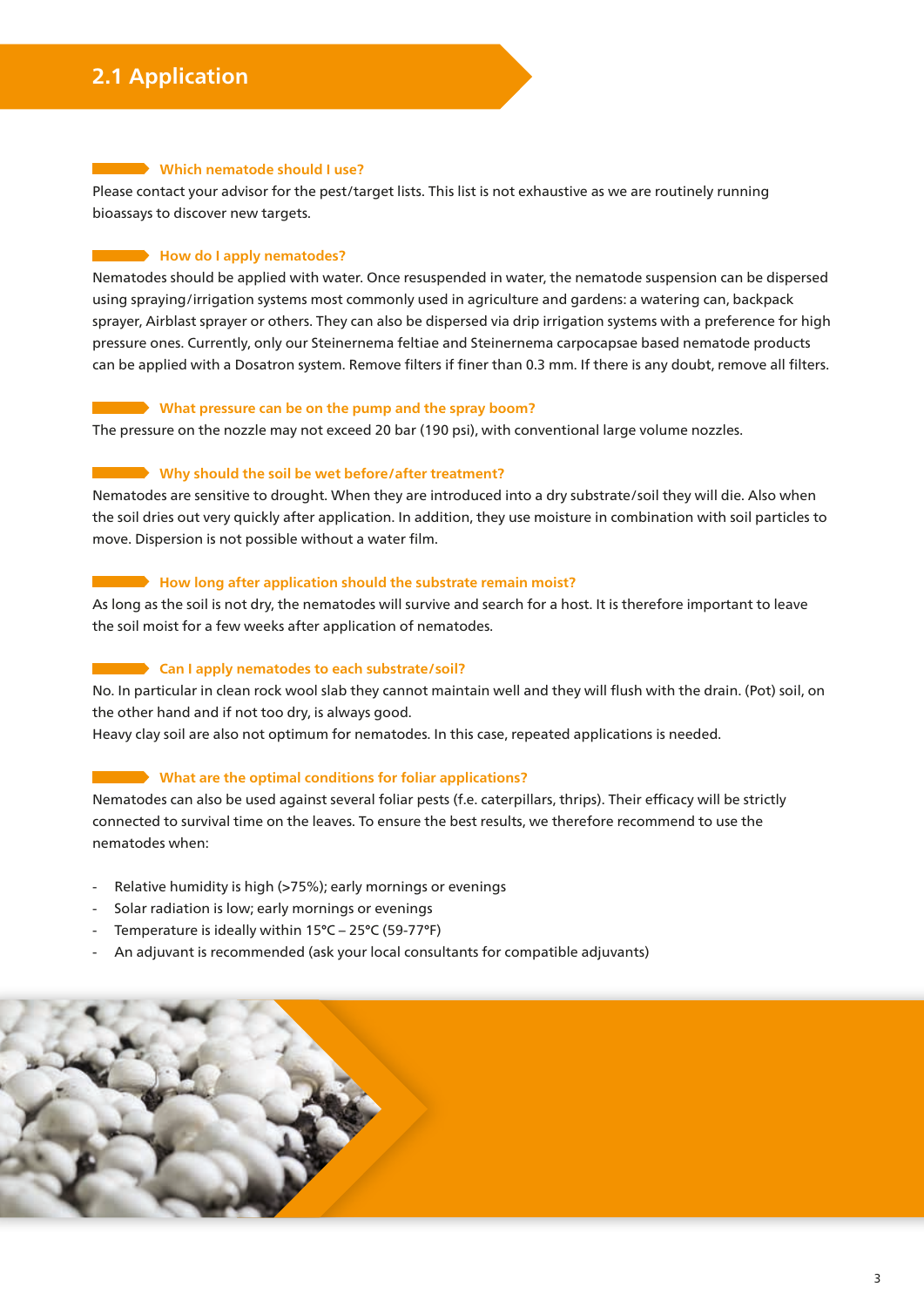#### What should be the temperature of the spray water?

Preferably around 20 – 25°C (68/77°F) but certainly not above 30°C (86°F). Above 35°C (95°F), nematodes will die quickly.

*Be careful about recirculation pump that may quickly warm up the spray tank water above 30°C, especially in hot seasons.*

#### **How long can I save a solution?**

Once nematodes are resuspended in water, the total volume of the suspension must be sprayed immediately. Therefore a suspension cannot be saved. If the suspension is not mixed, the nematodes will sink to the bottom and die of oxygen deficiency. Therefore, a suspension must always be kept in motion or aerated.

#### **Which pH and EC values are safe?**

pH values between 4-8 and EC values up to 5 are safe for nematodes.

#### **With which pesticides/fungicides can I mix a nematode product?**

Nematodes are quite insensitive to many types of pesticides and can thus be sprayed easily after a pesticide treatment or even sometimes tank-mixed. For a complete list of side effects, check the Koppert Side Effect List on: https://www.koppert.com/side-effects/ or download the app. Tank mix with foliar fertilisers must be avoided.

#### When can I expect effect? How fast do the nematodes work?

Under optimum conditions, a nematode can kill an insect in 24-48 hours. Under practical conditions, a nematode will first have to look for a host. The effect of treatment is thus strongly dependent on how quickly a nematode has found a host.

#### **Is the effect visible?**

Infected larvae will change color because of the growth of the bacteria and nematodes. In case of Heterorhabditis pink-reddish and Steinernema yellow-brownish. Under practical conditions, infected insect larvae will quickly become slimy and thus will no longer be found. In practice, the decrease of pest pressure is the only indication that the application has been effective.

#### **How long do the nematodes work / can they survive after application?**

Under the right conditions, nematodes can, depending on their energy reserves, stay alive in the soil for a few weeks and look for a host.

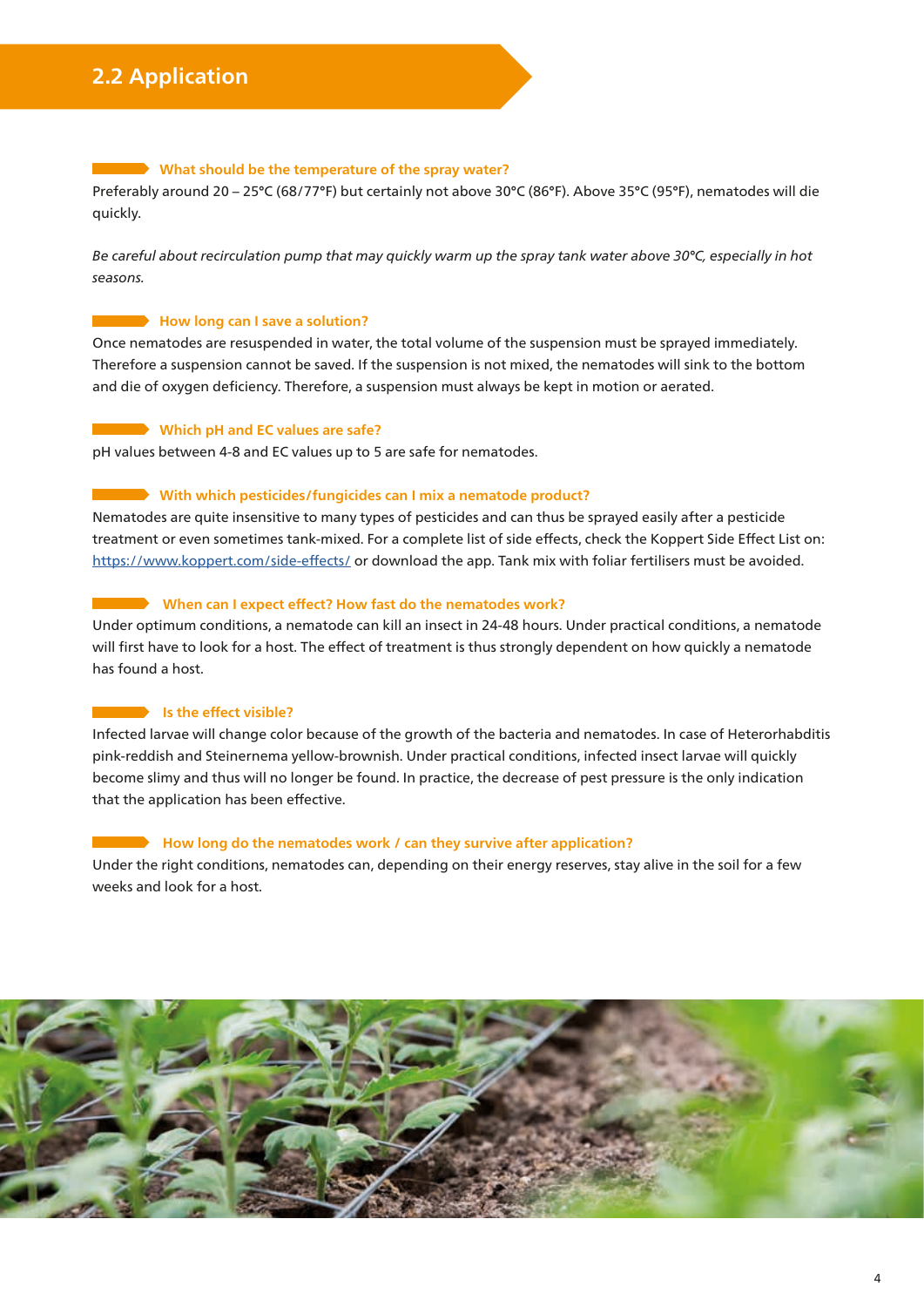### **3. Regulatory**

**Do I need a spray license to apply nematodes? Do nematodes require a Phytosanitary registration?** 

Nematodes are considered as natural enemies in most countries, so for applying nematodes no license is required. They are therefore exempt of pesticide regulations. However, some countries may require local permits. Check with your local Koppert consultant and/or your local authorities if any doubt.

#### **Are nematodes compatible with organic farming?**

In many countries they are considered as natural enemies (macrooganisms) and can therefore be used in organic farming. Local registration requirements and retail demands can differ, so always check the local situation in your country.

Our nematode products Entonem and Capsanem are OMRI listed, meaning that this formulation has been reviewed by OMRI against the USA and Canadian organic standards. Scia-Rid and Capirel are submitted as well.

# **4. Packaging and formulation**

#### **What is the substance the nematodes are packed in?**

In order for the nematodes to survive during transport and storage they need to be packed in a carrier material. This carrier material which can be called a "hydrogel" is based on hygroscopic molecules that are safe for the users and the crops.

#### **Is the gel harmful for humans?**

No, the gel is not harmful to humans.

#### **IS the gel harmful for the environment?**

No, the gel is not harmful to the environment, fish, micro-organisms and soil organisms. In addition the gel does not bioaccumulate in the biosphere.